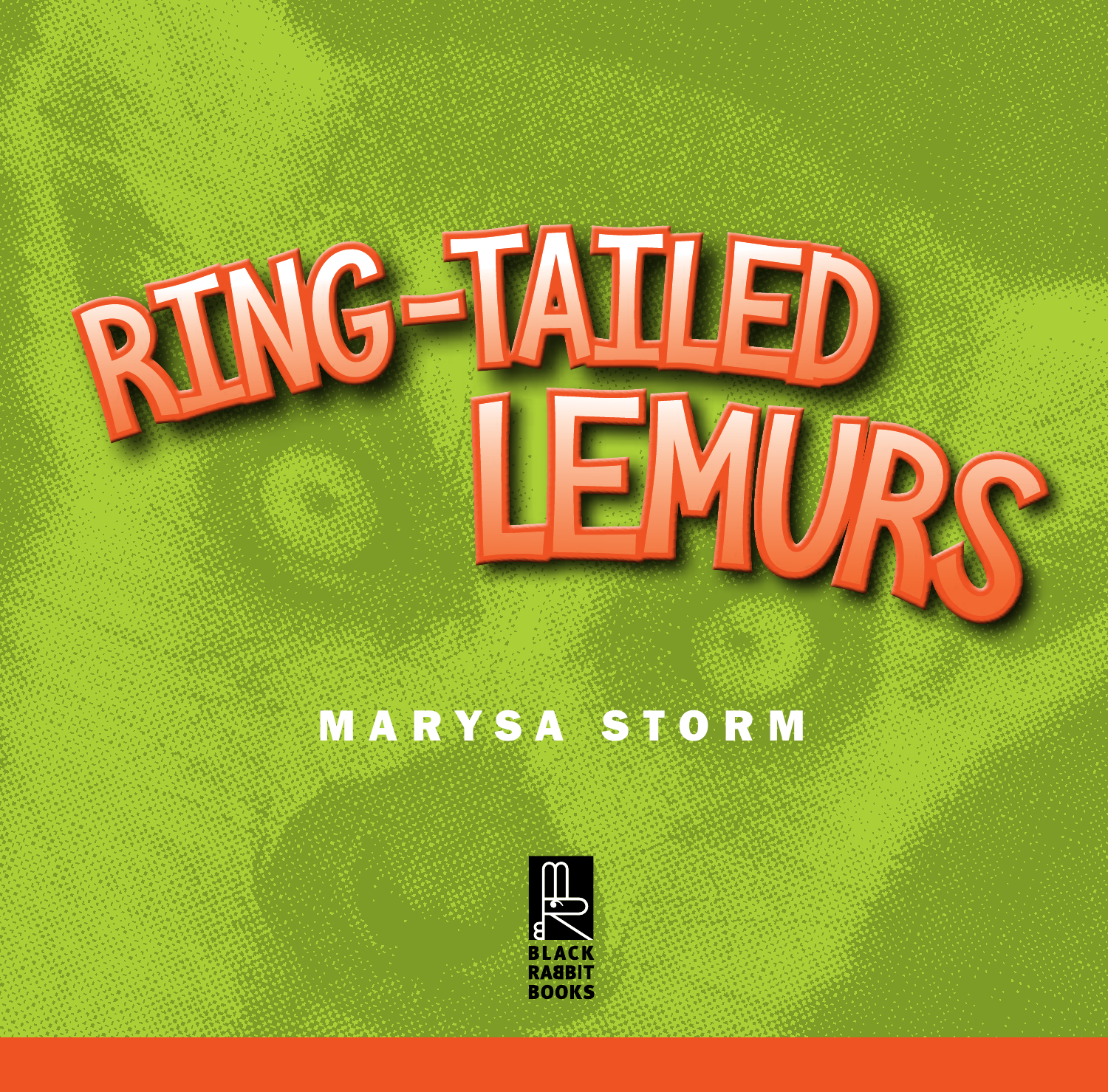- A Day in the Life . . . . . . . . . . 4 Food and Homes . . . . . . 10 **Family Life . . . . . . . . . .**
- **More Information . . . . . . . . . 22**

Chapter 1 Chapter 2 Chapter 3

# All rights reserved. No part of this book may be<br>reproduced in any form without written permission<br>from the publisher.<br>Title: Ring tailed Henuts, Narysa, author.<br>Description: Manysa, author.



Bolt Jr. is published by Black Rabbit Books P.O. Box 3263, Mankato, Minnesota, 56002. www.blackrabbitbooks.com Copyright © 2020 Black Rabbit Books

Catherine Cates, designer; Omay Ayres, photo researcher

All rights reserved. No part of this book may be reproduced in any form without written permission from the publisher.

Alamy: BIOSPHOTO, 8–9; Jonathan Mbu (Pura Vida Exotics), 22–23; Paul Thompson Images, 6–7; iStock: Tamascsere, 5; Shutterstock: Aaron Amat, 21; Agami Photo Agency, 13; alexavol, 7; Animalvector, 15; Anna Phillips, 1; Arto Hakola, 20–21; ATTILA Barsan, 12–13; Daleen Loest, Cover; Edward Hasting-Evans, 10–11; e'walker, 10; iop\_micro, 3, 24; Iryna Art, 16–17, 17; Marcella Miriello, 18–19; mariait, 4; photo by clemma, 16-17; yod67, 14



Names: Storm, Marysa, author. Title: Ring-tailed lemurs / by Marysa Storm. Description: Mankato, Minnesota : Black Rabbit Books, [2020] | Series: Bolt Jr. Awesome animal lives | Audience: Age 6-8. | Audience: K to Grade 3. | Includes bibliographical references and index. Identifiers: LCCN 2018053278 (print) | LCCN 2018055081 (ebook) | ISBN 9781623101602 (e-book) | ISBN 9781623101541 (library binding) | ISBN 9781644661048 (paperback) Subjects: LCSH: Ring-tailed lemur–Juvenile literature. Classification: LCC QL737.P95 (ebook) | LCC QL737.P95 S76 2020 (print) | DDC 599.8/3–dc23 LC record available at https://lccn.loc.gov/2018053278

Printed in the United States. 5/19

#### Image Credits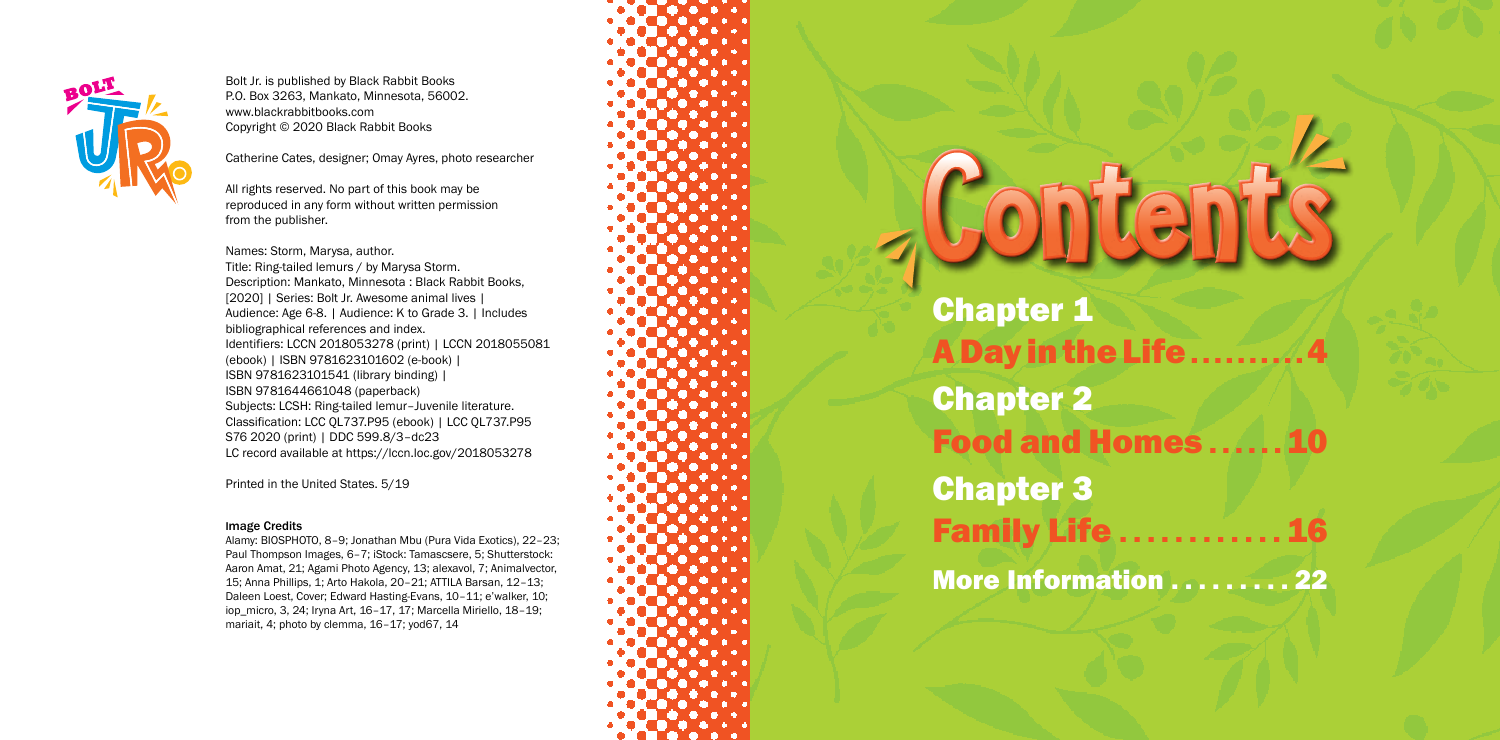sunbathe: to sit or lie in the sun's light

Ring-tailed lemurs climb through leafy trees. They leap from branch to branch. They're looking for bugs. They eat any they find. The lemurs then drop to the ground. They stretch out. It's time to **sunbathe**.

4



#### CHAPTER 1